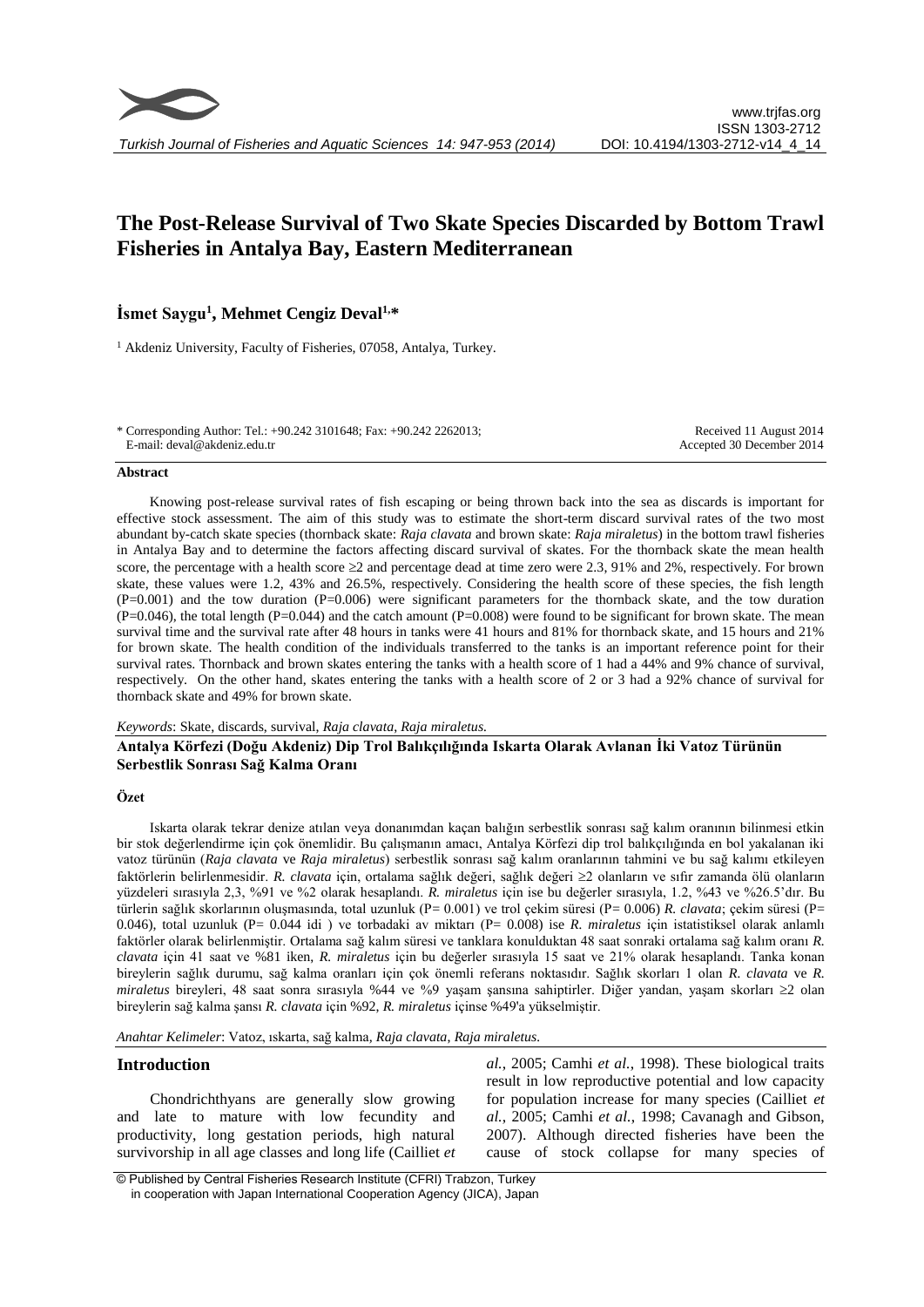elasmobranchs, a more important threat to long-lived sharks and rays is mortality in mixed-species fisheries and by-catch in fisheries targeted at other species (Bonfil, 1994; Musick, 1999). Bonfil (1994) reported that global catches of sharks and skates may represent half of what is actually being caught, and that large quantities are subsequently discarded (Stevens *et al.*, 2000).

On the Turkish Mediterranean coast, more than 210 commercial bottom trawlers are operating (Anonymous, 2011) and a high number of elasmobranch species are caught as by-catch in the bottom trawl fisheries. A pilot survey carried out to determine the by-catch species in bottom trawl fishing in the area revealed that 10 shark species (Güven *et al.*, 2012) and 12 skate species were caught between 20 m and 800 m depth. The effect of the catch-release process on the mortality of these species is unclear. Therefore, it is crucial to know the amount and the survival rate of discarded skates in bottom trawl fisheries for an effective management. Understanding discard survival alongside other sources of mortality and mortality patterns will contribute to a better understanding of population dynamics (Bonfil, 1994; Stevens *et al.*, 2000).

The aims of this study were to; *i*) estimate the short-term discard survival rates of the most abundant skate species caught as by-catch (thornback skate: *Raja clavata* and brown skate: *Raja miraletus*) onboard trawlers in Antalya Bay (eastern Mediterranean) and *ii*) to investigate the factors that affect skate survival. This study is the first of its kind in the Mediterranean basin.

## **Materials and Methods**

Experiments were carried out on the research trawler "*R/V Akdeniz Su*" (overall length 26.5 m, 160 GRT, engine power 670 kW) in December 2010 and February 2011 in Antalya Bay, eastern Mediterranean. The vessel used a traditional bottom trawl of polyethylene with a 17 m ground rope and cod end mesh size of 44 mm. Tows were conducted in a manner reflecting normal commercial practice. Trawling speed varied from 2.3 to 2.7 knots. Throughout the three surveys, 11 hauls were conducted, 6 of which were commercial (ca. 3 hours) and 5 of which were short (ca. 1 hour), during the daylight period at a depth stratum between 150 and 200 m.

After being hauled in, the catches were emptied directly onto the deck and the crew sorted the catch in the usual manner, selecting for the landed species. After 10–20 minutes of sorting, skates were removed from the catch and transferred to one of four circular holding tanks (100 cm in depth, 120 cm diameter and 500 l capacity). Water exchange was achieved at 3-4 l/min with the aid of two electric pumps drawing from the surface of the sea.

Following transfer to a holding tank (Figure 1a), the health status of each skate was controlled (within 2–3 minutes: time zero) and removed from the tank when dead (health score 0). Live skates were left in the tanks, recorded by species and health condition (score of 1–3), and individually coded with a nylon cable tie (marker type) on the tail at the end of the



**Figure 1.** a) Survival tanks, b) Tagged thornback skates in tank.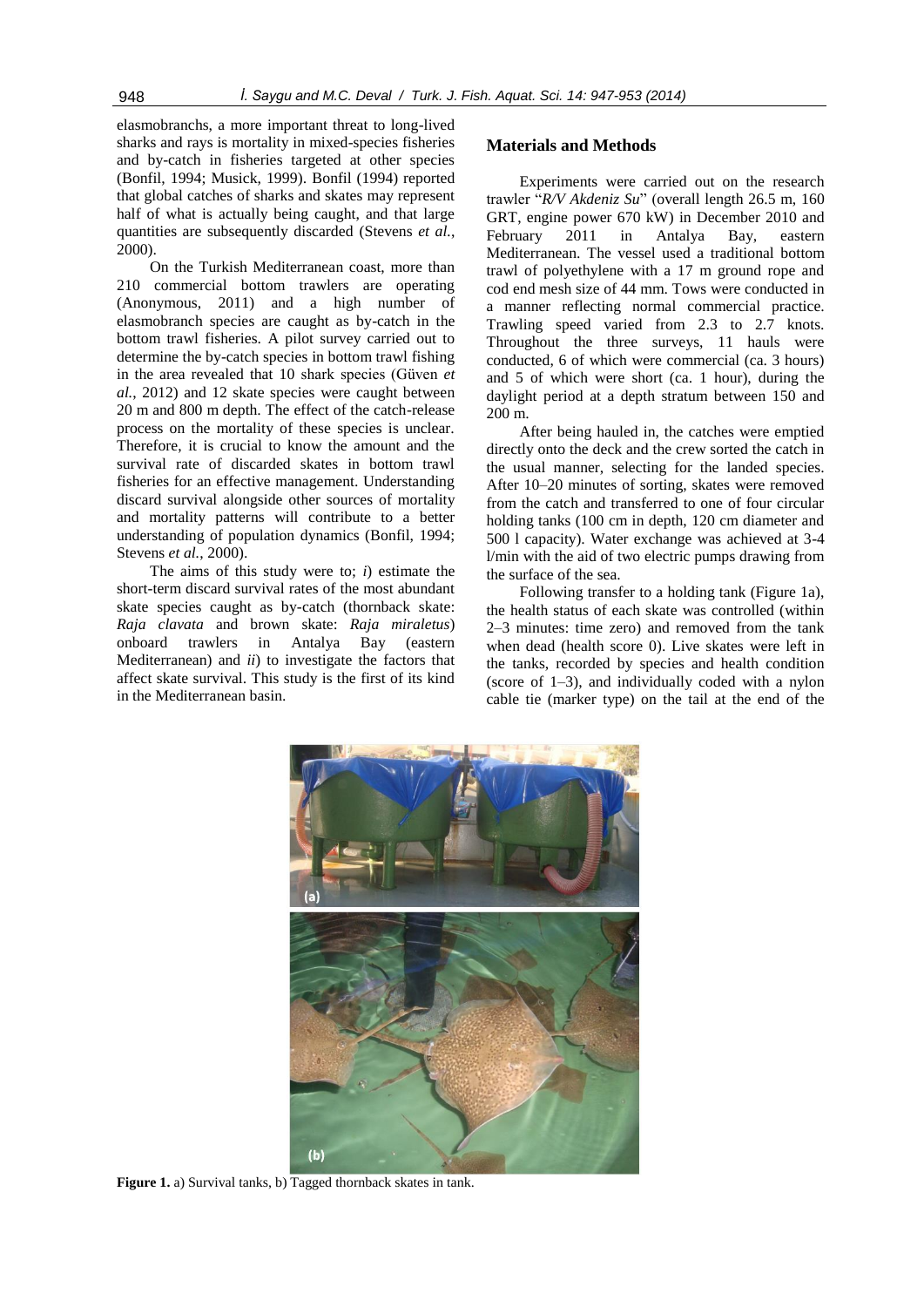pelvic fin (Figure 1b). Individuals exhibiting a disc width  $\geq$ 40 cm were held 6 individuals to a tank, and those exhibiting a disc width <40 cm were held 10 individuals to a tank. During the observation period, dark ambience was created with a plastic material and fish were not fed.

The health condition of individual skates was checked from the moment they were placed in the tanks (time zero) and every two hours during the first six hours (Chiaramonte *et al.*, 2006) and at 12, 24 and 48 hours (Enever *et al.*, 2009). Dead individuals were removed from the tanks and coding, sex and total length (*TL*, cm) were recorded.

#### **Assessment of Health Condition**

At the beginning of the tank experiment (at time zero), during the observation intervals (2, 4, 6, 12 and 24 hours) and at the end of the tank experiment (48 hours) the health condition of the skates was described using four different stages (Laptikhovsky, 2004; Enever *et al.*, 2009; 2010). These were: 0 (dead), there is no movement in the body; 1 (poor health), moribund, there is little movement in the spiracle, the body might be contracted; 2 (moderate health), the body is loose, the fin and spiracle movements are weak; 3 (good health), fin and body movements are observed, the spiracle movement is rapid and the individual reacts against stimuli.

Overall, 120 individuals of thornback skate and 68 individuals of brown skate were taken into the tanks for the short-term survival assessment.

#### **Analysis of the Factors Affecting Survival Rate**

Similar to Enever *et al.* (2009; 2010) and Mandelman *et al.* (2013), logistic regression models (SPSS, 17.0) were used for the analysis of probable

biological and physical factors (Table 1) that can affect the health condition and the short-term survival of the skates.

We coded health status into an ordinal model and used it as a dependent variable. For the 48 hour survival model we used a binary variable model (dead  $= 1$ , survive  $= 2$ ) as the dependent variable.

#### **Results**

The ranges for surface seawater temperatures (SST) and air temperatures between tows were 18.1– 20.1°C and 8.0–17.0°C, respectively. Because SST varied only two degrees between trials, SST was not included as a factor in the logistic regression models.

In the commercial tows, the total catch amounts obtained from the cod end were a minimum of 70.9 kg, a maximum of 171.1 kg and an average of 138.7±13.5 kg. Values for the short tows were 22.0– 28.8 kg (mean  $25.2\pm0.8$  kg). The weight of the skates among the total catch varied approximately 7.1–16.0 kg (Table 2).

During the 11 hauls with  $\sim$ 23 h of total trawling time, a total of 189 skates belonging to three species were captured. These were: thornback skate (n=120), brown skate (n=68) and common guitarfish *Rhinobatos rhinobatos* (n=1). Catch per unit effort (CPUE: fish/h) for the combined species was 8.2 fish/h. These values were 5.2 for the thornback skate and 3.0 for the brown skate.

#### **Thornback Skate**

The total length (TL) of male thornback skates ranged from 23 to 60 cm with a mean of 42*.*5±1.1 cm, and females ranged from 27 to 66 cm with a mean of 48.6±1.6 cm. A significant difference was found in mean total length  $(t = 3.175, P < 0.01)$  between sexes.

**Table 1.** Factors evaluated as predictors of health score and 48 h survival in individual logistic regression models

| Covariates             | Levels                                 | Health model | 48 h survival model |
|------------------------|----------------------------------------|--------------|---------------------|
| Catch amount           | $\leq$ 100 kg=1; 100-200 kg=2          | X            |                     |
| Total length (cm)      | $<$ 40 cm=1; $\geq$ 40 cm=2            | X            |                     |
| Tow duration (h)       | short= 1; commercial= $2$              | Х            |                     |
| <b>Sex</b>             | male=1; female=2                       |              | Х                   |
| Health score           | $dead=0$ ; poor=1; moderate=2; good =3 |              | Х                   |
| Air temperature $(Co)$ | $\leq$ 14°C=1; $\geq$ 14°C =2          |              |                     |
| Species*               | Thornback/brown                        |              |                     |

\*The factor was used only in accounting for both species together.

**Table 2.** Summary of trials and tows sampled, and the mean tow durations and cod end weights for short and commercial tows, standard errors (in brackets)

| Tow        | Date       | No of hauls | Mean tow<br>duration (h), $(\pm s \cdot \epsilon)$ | Mean haul<br>weight $(kg)$ , $(\pm s\epsilon)$ | Mean skates<br>weight $(kg)$ , $(\pm s\epsilon)$ |
|------------|------------|-------------|----------------------------------------------------|------------------------------------------------|--------------------------------------------------|
| Commercial | 24.12.2010 |             | 2.97(0.1)                                          | 134.5(23.1)                                    | 14.0(2.6)                                        |
|            | 28.12.2010 |             | $3.00(-)$                                          | 142.9 (13.8)                                   | 16.0(2.8)                                        |
| Short      | 09.02.2011 |             | .00(.)                                             | 25.2(0.0)                                      | 15.4 (3.4)                                       |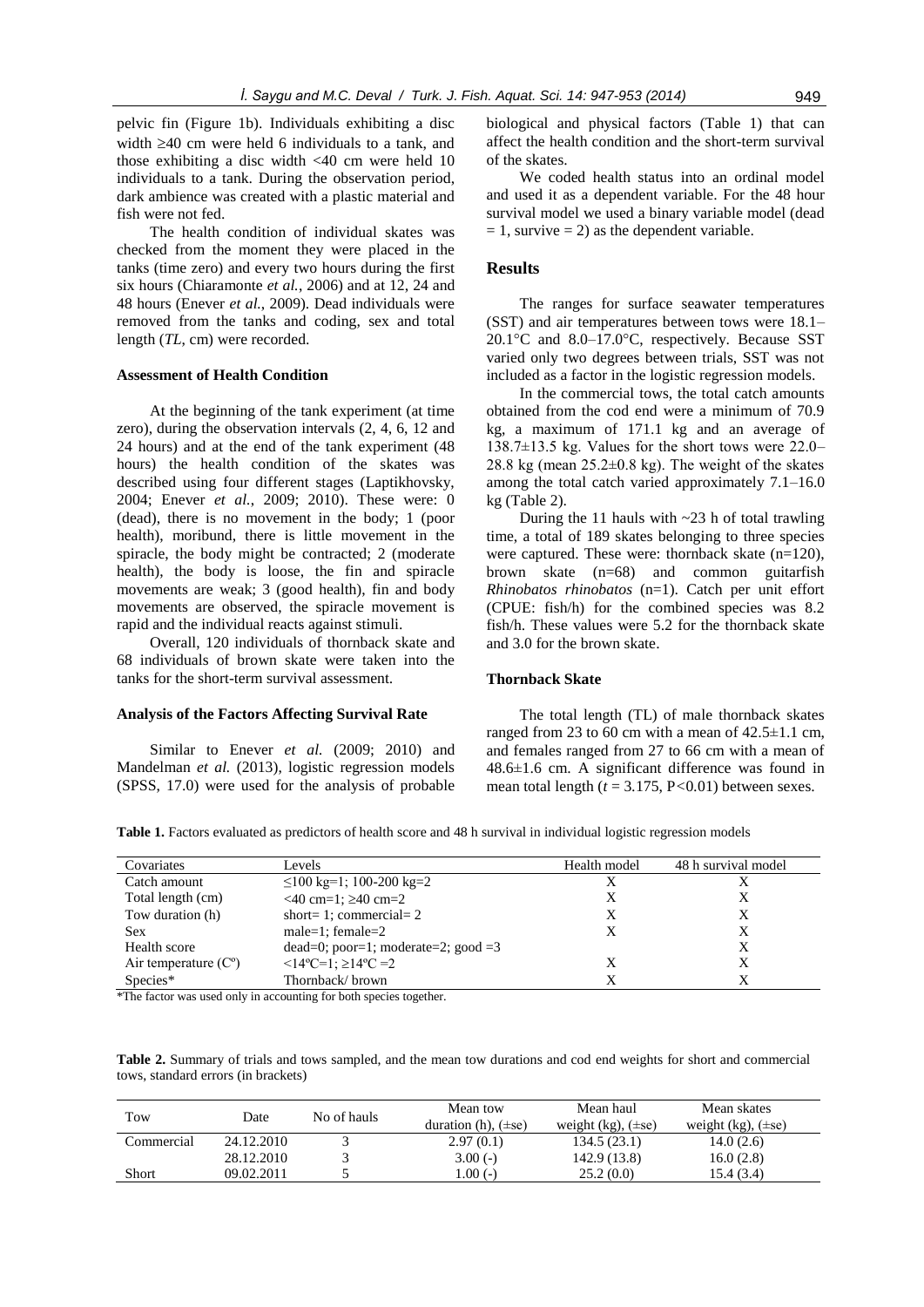Of the 120 thornback skates captured, only two were dead at time zero and 109 skates were recorded with a health score  $\geq 2$  (Table 3). Ordinary logistic regression showed that the total length  $(P=0.001)$  and the tow duration  $(P=0.006)$  were significant parameters of health score at time zero (Table 4). The mean health score of 52 thornback skates captured in the short tows was 2.5 with no dead specimens recorded, and 98% had a health score  $\geq 2$ . The mean health score of 68 individuals captured in the commercial tows was 2.1, and 85% had a health score  $>2.$ 

The mean survival time in the tanks was 41 hours and the percentage surviving after 48 hours was 81% (Table 3). Binary logistic regression of the factors affecting skate survival in the holding tanks showed that only the health score at time zero (P=0.047) was significant (Table 4). Skates entering the tanks with a health score of 1 had a 44% chance of survival. In contrast, skates entering the tanks with a health score of 2 or 3 had a 92% chance of survival.

#### **Brown Skate**

The majority of brown skate captured were male (67.5%). The TL of males ranged from 14 to 43 cm with a mean of 35.3±0.8 cm, and females ranged from 27 to 59 cm, with a mean of  $39.4 \pm 1.2$  cm. A significant difference was found in mean total length (*t* = 2*.*823, P<0*.*01) between sexes.

Individuals of brown skate that were assessed for health at time zero, exhibited a mean health score of 1.2, with 43% exhibiting a score  $\geq 2$ , and 26% (18) individuals) were dead (Table 3). Tow duration  $(P=0.046)$ , total length  $(P=0.044)$  and catch amount (P=0.008) were found to be significant parameters of the health score at time zero (Table 4).

The mean survival time of brown skate specimens in the tanks was 15 hours, and after 48 hours in the tanks their survival rate was only 21%. Binary logistic regression of the factors affecting brown skate survival in the holding tanks showed that only the health score at time zero  $(P=0.038)$  was significant. Brown skates entering the tanks with a

|  | Table 3. The health score at zero time, mean survival time in tanks and survival rate of two skate species caught |  |  |  |  |  |
|--|-------------------------------------------------------------------------------------------------------------------|--|--|--|--|--|
|  |                                                                                                                   |  |  |  |  |  |

|                | Health         | Fish placed in survival tanks (n) |      | Mean time in tank, | Survival rate |  |
|----------------|----------------|-----------------------------------|------|--------------------|---------------|--|
| score          |                | N                                 | $\%$ | $h$ ( $\pm$ se)    | (% )          |  |
| Raja clavata   | $\Omega$       | $\overline{c}$                    | 1.7  |                    |               |  |
|                |                | 9                                 | 7.5  | 26.7(7.6)          | 44.4          |  |
|                |                | 60                                | 50   | 41.7(1.7)          | 80.0          |  |
|                | 3              | 49                                | 40.8 | 45.8(1.1)          | 91.8          |  |
|                |                | 120                               | 100  | 41.5(1.3)          | 80.8          |  |
| Raja miraletus | $\Omega$       | 18                                | 26.5 |                    |               |  |
|                |                | 21                                | 30.9 | 9.2(4.6)           | 9.5           |  |
|                |                | 24                                | 35.3 | 29.2(3.9)          | 45.8          |  |
|                | 3              | 5                                 | 7.4  | 26.0(5.9)          | 20.0          |  |
|                |                | 68                                | 100  | 15.1(2.3)          | 20.6          |  |
| Both species   | $\overline{0}$ | 20                                | 10.6 |                    |               |  |
|                |                | 30                                | 15.9 | 14.5(3.4)          | 20.0          |  |
|                |                | 84                                | 44.7 | 38.1(1.8)          | 70.0          |  |
|                | 3              | 54                                | 28.7 | 44.0(1.3)          | 85.1          |  |
|                |                | 188                               | 100  | 35.8(1.3)          | 59.0          |  |

**Table 4.** Significant factors of the health score (Model I) and 48 h survival (Model II) for two skate species according to logistic regression modeling

| <b>Species</b> | Parameters     |          | Model I |            |    |       |  |  |  |
|----------------|----------------|----------|---------|------------|----|-------|--|--|--|
|                |                | estimate | st.err. | Wald $X^2$ | df | P     |  |  |  |
| Raja clavata   | Total length   | 1.231    | 0.447   | 7.603      |    | 0.006 |  |  |  |
|                | Tow duration   | $-2.426$ | 0.751   | 10.444     |    | 0.001 |  |  |  |
| Raja miraletus | Catch amount   | $-2.556$ | 0.963   | 7.048      |    | 0.008 |  |  |  |
|                | Total length   | 1.294    | 0.643   | 4.047      |    | 0.044 |  |  |  |
|                | Tow duration   | $-2.969$ | 1.491   | 3.967      |    | 0.046 |  |  |  |
| Both species   | <b>Species</b> | $-1.412$ | 0.421   | 11.258     |    | 0.001 |  |  |  |
|                | Total length   | 1.161    | 0.358   | 9.853      |    | 0.001 |  |  |  |
|                | Tow duration   | $-1.517$ | 0.580   | 10.514     |    | 0.009 |  |  |  |
|                |                | Model II |         |            |    |       |  |  |  |
| Raja clavata   | Health score   | 0.929    | 0.468   | 3.945      |    | 0.047 |  |  |  |
| Raja miraletus | Health score   | 1.361    | 0.656   | 4.312      |    | 0.038 |  |  |  |
| Both species   | <b>Species</b> | $-1.577$ | 0.515   | 9.369      |    | 0.002 |  |  |  |
|                | Health score   | 0.983    | 0.343   | 8.212      |    | 0.004 |  |  |  |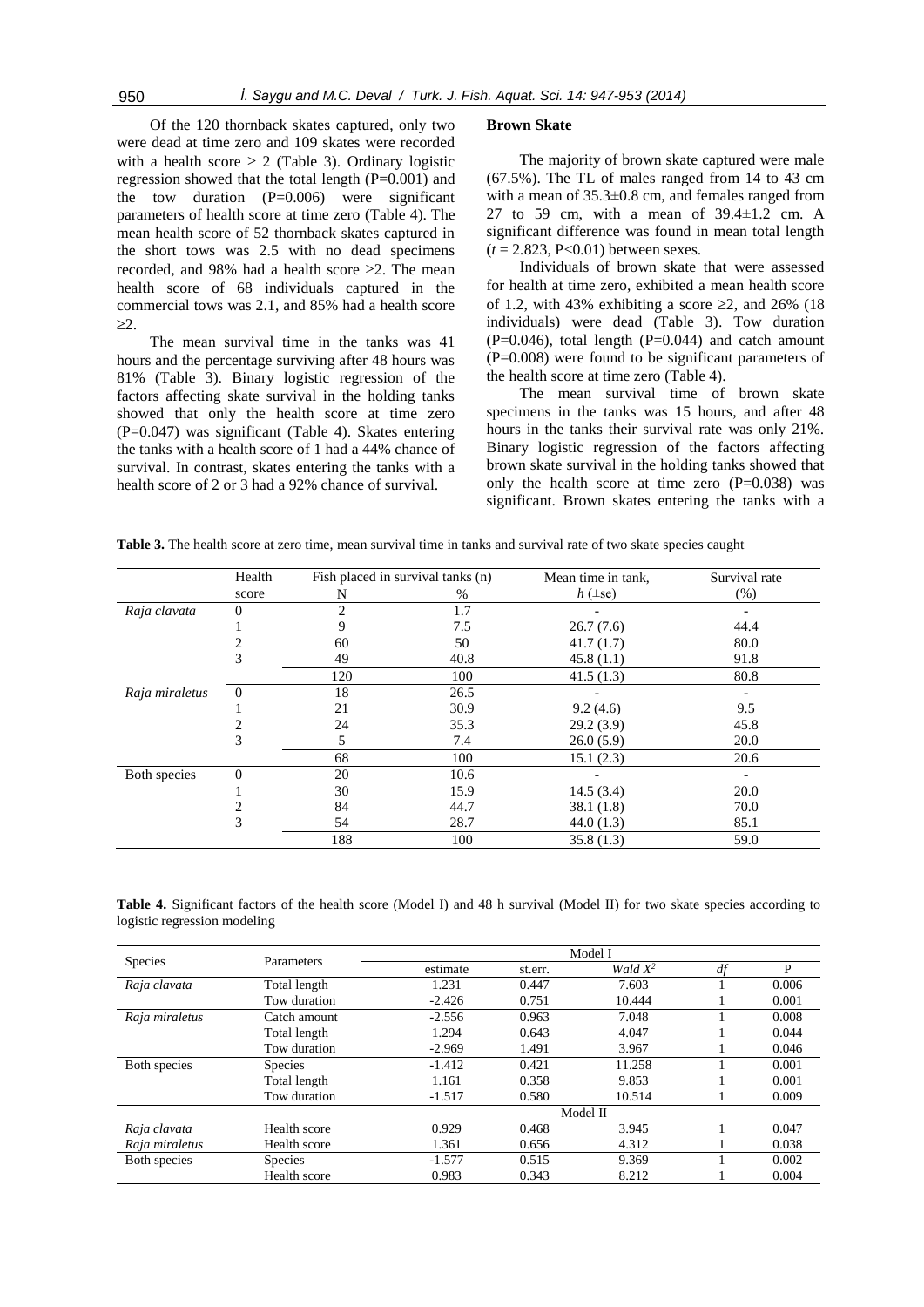health score of 1 had a 9% chance of survival. On the other hand, skates entering the tanks with a health score of 2 or 3 had a 49% chance of survival.

#### **Both Species**

Data for these two species were pooled to calculate the percentage of skates in each health score that survived at least 48 hours after being captured.

When accounting for both species together, the significant factors on the health of the skates were the total length of the fish  $(P=0.001)$ , tow duration (P=0.009) and species (P=0.001). Significant covariates of 48 h survival were the health score at time zero and species, with thornback skate exhibiting a higher survival rate (81%) relative to brown skate (21%).

#### **Discussion**

Previous studies (Revill *et al.*, 2005; Enever *et al.*, 2009) have suggested that most mortality occurs during the first 24 hours of holding and that survival to 48 hours is a very good predictor of survival over a longer period. The 48 hour period therefore represented a good compromise between describing the mortality rate of individual fish and the number of fish that could be studied (Mandelman *et al.*, 2013). Following these studies, our study accepted the 48 h observation period as adequate for estimating survival of discarded skates.

The two skate species we evaluated had an average survival rate of 59% for at least 48 h when the skates were returned to the sea in the bottom trawl fishery. The data from a tropical prawn fishery off northern Australia showed that on average 44% of individuals of elasmobranch species survived a trawling event (Stobutzki *et al.*, 2002). Laptikhovsky (2004) reported broad survival rates in 66 sampled rays belonging to eight species (average 59%, range 0–75%) caught by commercial bottom trawlers off the Falkland Islands. Enever *et al.* (2009) estimated 55% survival in four species by using a standard 80 mm diamond cod end. Changing the mesh shape from square to diamond increased the survival rate from 59% to 65% for 48 hours (Enever *at al*., 2010). In previous studies evaluating the short-term survival of winter skate (*Leucoraja ocellata*) in a scallop dredge fishery in the western North Atlantic, the percentage of post-release survival (48 hour) ranged from 50% (Benoît, 2006) to 90% (Benoît *et al.*, 2010a). For the same region, Mandelman *et al.* (2013) estimated an overall survival rate of 81% (range 41–92%) for 72 hours in four trawled skate species. Due to the different tows, depth ranges, deck sorting times and evaluated species, it is difficult to make direct comparisons between studies.

In the current study, when considering the species independently, thornback skate demonstrated higher health scores (at time zero) (91%  $\geq$ 2) and a

smaller percentage (19%) died in the holding tanks. In contrast, brown skate showed lower health scores  $(43\% \geq 2)$  and a higher proportion (79%) died. Most thornback skate captured in the bottom trawl fishery are released alive and in very good condition, suggesting that post-release survival is high. This finding is supported by Enever *et al.* (2009). The thornback skate is more robust to the capture and discard process than other species (*R. microocellata*, *R. brachyuran*). Thornback skate have more accentuated spines, which offer it better physical protection than the much smoother skin of the other species, a possible factor for their high survival rates (Enever *et al.,* 2009).

Health scores have in turn been shown to reflect the diverse conditions experienced by fish during the capture and discard process (Benoit *et al.*, 2012). Discard mortality is known to increase with air exposure duration. Depth of capture and duration of the fishing set can also affect mortality (Benoit *et al.*, 2010b). In the current study, the logistic regression model showed that health score was positively affected by fish length while tow duration negatively affected the health score at time zero for both species (*R. clavata* and *R. miraletus*) (*β*=-2.426 and *β*=- 2.969). Previous work has demonstrated that increasing the retention time may lead to a reduction in the number of surviving skates (Enever *et al.*, 2009; Enever *et al.*, 2010; Mandelman *et al.*, 2013).

The health score (at time zero) of skate species was also influenced by additional factors. The catch amount was determined to be another negative effect (*β*:-2.556) on the health score at time zero in brown skate. The correlation between catch weight and survival of discarded skate is likely to be due to the skates being subjected to increased compression in the cod end leading to more injuries (Mandelman and Farrington, 2007; Revill *et al.*, 2005). The thornback skate (mean TL: 47 cm) exhibit no effect from the catch amount, which is likely due to the larger specimen size than brown skate, offering it better physical protection. The smaller total length of brown skate (TL mainly between 14–43 cm, with a mean of 37 cm) likely explains the lower health score as a function of the catch amount. Sex was not significant for either species. The species was a significant factor in both models (health score and 48 hour survival), confirming that for any given body length, *R. clavata* have a higher health score and survival rate than *R. miraletus*.

The health score at the beginning was the main significant factor on the survival of the skates in the tanks. Results of the previous studies (Enever *et al.*, 2009, 2010; Benoit *et al.*, 2010) are also parallel to our findings as the ray specimens released back to sea with a health condition above 2 had a better chance of survival. In this study, 88% of skates entering the holding tanks with a poor health score did not survive. In contrast, 76% of skates with a health score of 2 or 3 did survive.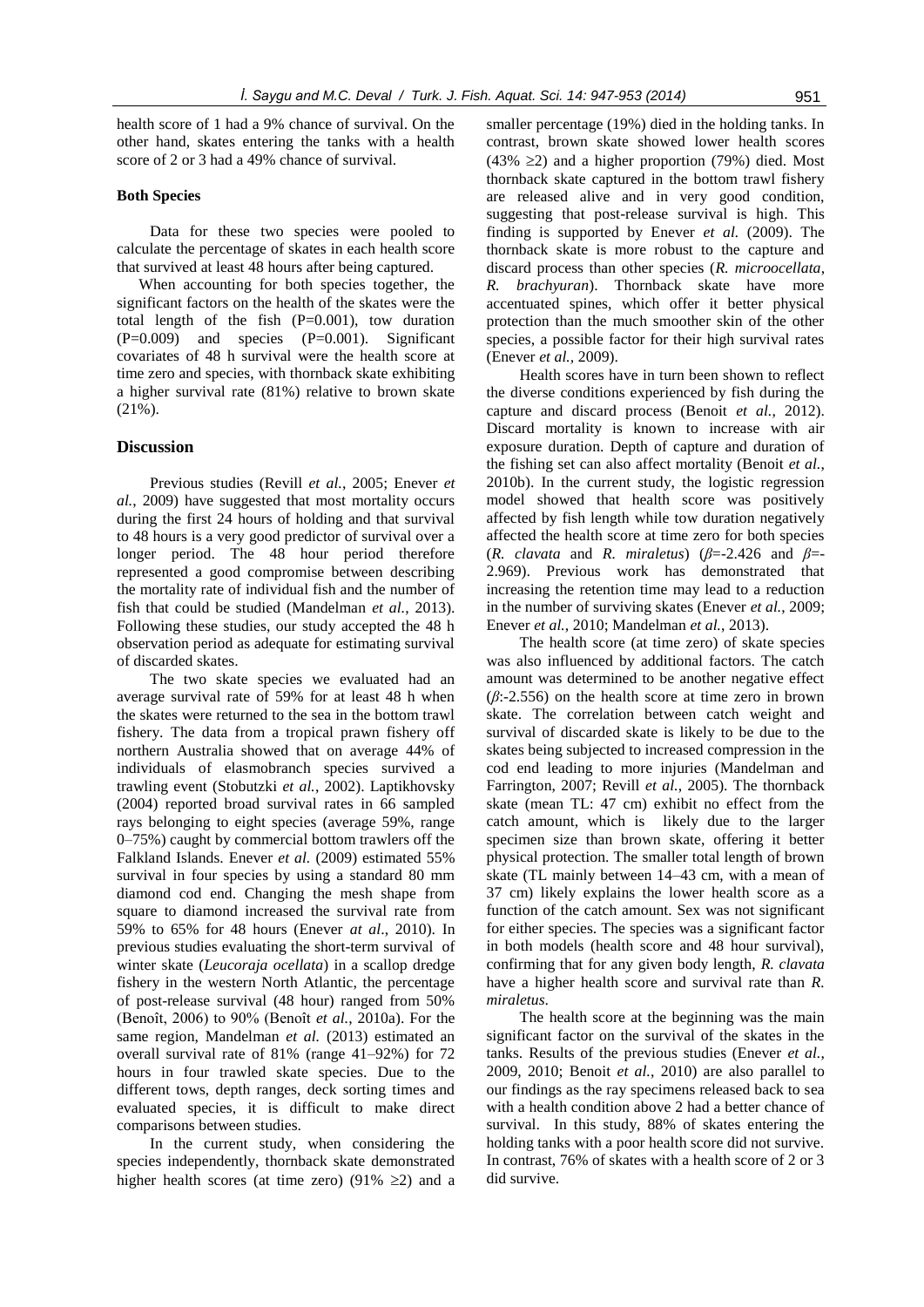There are few published studies on survival rates of by-catch species globally, and no other similar study exists in the Mediterranean basin.

The Turkish bottom trawl fishery in the eastern Mediterranean, as in the rest of the area, is based on a multi-species nature. In this fishery, when selectivity is achieved in only some species, sufficient selectivity is not possible for many other species due to differences in body shape, size and behaviors (Ateş *et al.*, 2010). Skates and rays of all sizes are widely caught in multi-species fisheries and because of their body morphology are not able to escape from the cod end (Enever *et al.*, 2009). A recent paper by Enever *et al.* (2010) suggests that two experimental cod ends (100 mm diamond mesh and 100 mm square mesh) reduced the mean cod end weight by 47% and 78%, respectively. It stated that greater survival rates of skates were obtained with experimental cod ends (59% and 65%) in comparison to standard cod ends (80 mm diamond mesh) (56%). Today bottom trawl fisheries carried out in the Aegean and Mediterranean coasts of Turkey enforce a minimum mesh size of 44 mm diamond shaped mesh.

In order to create an effective stock assessment on the ray species and to evaluate the data obtained more efficiently in bottom trawl fisheries in the eastern Mediterranean, we recommend that *i*) the amounts of by-catch and discarded skate species should be recorded in commercial fisheries, *ii*) for identification of the long-term survival rate, a tagrecapture study should be started, and *iii*) future research should also be directed towards applying the turtle excluder devices (TEDs) and by-catch reduction devices (BRDs) in bottom trawls.

#### **Acknowledgements**

We wish to thank Dr. Olgaç GÜVEN, Dr. Turhan KEBAPÇIOĞLU, and MSc student Gökçe ÖZGEN for their assistance on the sea trips. We also would like to thank Mrs. Marieke STEUBEN (Scottish Association for Marine Science) for the language revision and anonymous referees for their valuable comments which improved this paper. This study was financed by the Akdeniz University Research Fund, Project Numbers 2010.02.0121.026. This paper is from the master thesis (MSc) of İsmet SAYGU.

#### **References**

- Anonymous, 2011. TÜİK, Su Ürünleri İstatistikleri, 2011, Yayın No: 3876, TurkStat, Fishery Statistics, 2011. ISBN 978-975-19-5371-1, 57 pp (in Turkish).
- Ateş, C., Deval, M. C., Bök, T. and Tosunoğlu, Z. 2010. Selectivity of Diamond (PA) and Square (PE) mesh codends for Commercially Important Fish Species in the Antalya Bay, Eastren Mediterranean. J. of Appl. Ichthyol., 26 (3): 465-471. doi: 10.1111/j.1439- 0426.2010.01462.x
- Benoît, H.P. 2006. Estimated discards of winter skate

*Leucoraja ocellata* in the southern Gulf of St. Lawrence, 1971–2004. DFO DFO Canadian Science Advisory Secretariat Science Advisory Report, 2010/002

- Benoît, H.P., Swain, D.P., Niles, M., LeBlanc, S. and Davidson, L.A. 2010a. Incidental catch amounts and potential post-release survival of winter skates (*Leucoraja ocellata*) captured in the southern Gulf of St. Lawrence (2006–2008). DFO Canadian Science Advisory Secretariat Science Advisory Report, 2010/043.
- Benoît, H.P., Hurlbut, T. and Chassé, J. 2010b. Assessing the factors influencing discard mortality of demersal fishes using a semi-quantitative indicator of survival potential. Fish. Res., 106: 436–447. doi:10.1016/j. fishres.2010.09.018
- Benoît, H.P., Hurlbut,T., Chasse, J. and Jonsen, I.D. 2012. Estimating fishery-scale rates of discard mortality using conditional reasoning. Fish. Res., 125-126: 318–330. doi:10.1016/j.fishres.2011.12.004
- Bonfil, R. 1994. Overview of world elasmobranch fisheries. FAO Fisheries Technical Paper, 341, Rome, 119 pp.
- Cailliet, G.M., Musick, J.A., Simpfendorfer, C.A. and Stevens, J.D. 2005. Ecology and Life History Characteristics of Chondrichthyan Fish. In: S.L. Fowler, R.D. Cavanagh, M. Camhi, G.H. Burgess, G.M. Cailliet, S.V. Fordham, C.A. Simpfendorfer, J.A. Musick, (Eds.), Sharks, Rays and Chimaeras: The Status of the Chondrichthyan Fishes, IUCN, Gland, Switzerland and Cambridge, UK: 12–18,
- Camhi, M., Fowler, S., Musick, J., Bräutigam, A. and Fordham, S. 1998. Sharks and their relatives: Ecology and Conservation. Occasional Paper of the IUCN Species Survival Commission Occas. Pap. No. 20.
- Cavanagh, R.D. and Gibson, C. 2007. Overview of the Conservation Status of Cartilaginous Fishes (Chondrichthyans) in the Mediterranean Sea. IUCN, Gland, Switzerland and Malaga, Spain, 42 pp.
- Chiaramonte, G.E., Tamini, L.L. and Perez, J.E. 2006. Survival rates for Elasmobranches captured by a multispecies trawl fisheries off Argentina. Society for the Conservation Biology Meeting.
- Enever, R., Catchpole, T., Ellis, J. and Grant, A. 2009. The survival of skates (Rajidae) caught by demersal trawlers fishing in UK waters. Fish. Res., 97: 72–76. doi:10.1016/j.fishres.2009.01.001
- Enever, R., Revill, A.S., Caslake, R. and Grant, A. 2010. Discard mitigation increases skate survival in Bristol Channel. Fish. Res., 102: 9–15. doi:10.1016/j.fishres. 2009.09.013
- Güven, O., Kebapçıoğlu, T. and Deval, M.C. 2012. Length– weight relationships of sharks in Antalya Bay, eastern Mediterranean. J. Appl. Ichthyol., 28 (2): 278–279. doi: 10.1111/j.1439-0426.2011.01823.x
- Laptikhovsky, V.V. 2004. Survival rates for rays discarded by the bottom trawl squid fishery off the Falkland Islands. Fisheries Bulletin US., 102: 757–759.
- Mandelman, J.W. and Farrington, M.A. 2007. The estimated short-term discard mortality of a trawled elasmobranch, the spiny dogfish (*Squalus acanthias*). Fish. Res., 83: 238–245. doi:10.1016/j.fishres.2006. 10.001
- Mandelman, J.W., Cicia, A.M., Ingram, G.W., Driggers, W.B., Coutreb, K.M. and Sulikowski, J.A. 2013. Short-term post-release mortality of skates (family Rajidae) discarded in a western North Atlantic commercial otter trawl fishery. Fish. Res., 139: 76–